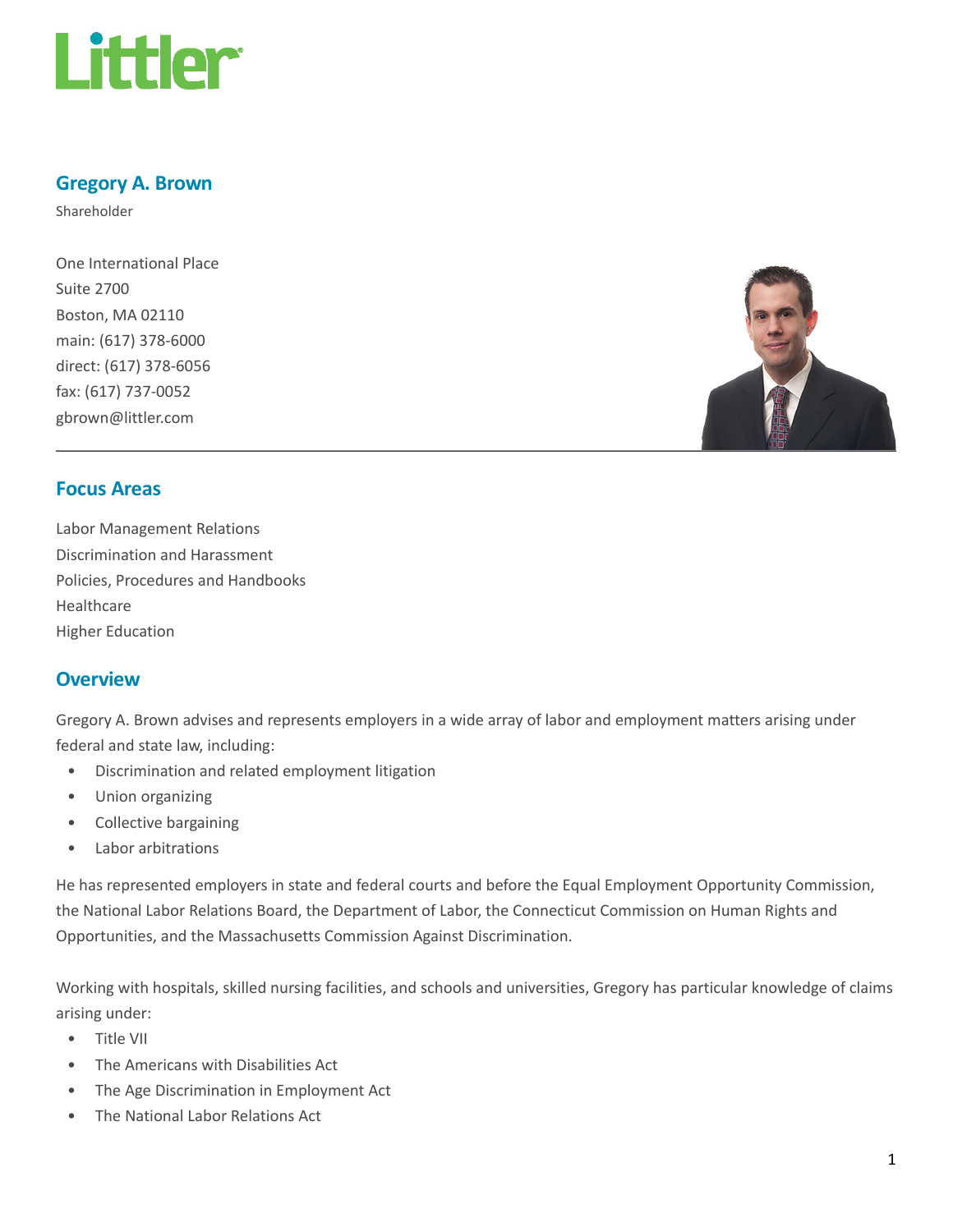

• The Connecticut Fair Employment Practices Act

Prior to joining Littler, Gregory worked for a firm in New Haven for seven years.

# Professional and Community Affiliations

- Member, American Bar Association
- Member, Connecticut Bar Association

## **Education**

J.D., Cornell University Law School, 2003 B.A., Connecticut College, 2000

## Bar Admissions

Massachusetts Connecticut

# **Courts**

U.S. District Court, District of Connecticut

## Publications & Press

Reversing Course, NLRB Holds Employers Have No Pre-disciplinary Bargaining Obligation Littler ASAP June 26, 2020

Confidentiality Revisited: Board Holds Confidentiality Rules in Workplace Investigations Presumptively Lawful Littler ASAP December 20, 2019

NLRB Creates New 3-Step Analysis for Unit Determinations Littler ASAP September 13, 2019

Littler Elevates 28 Attorneys to Shareholder Littler Press Release January 3, 2018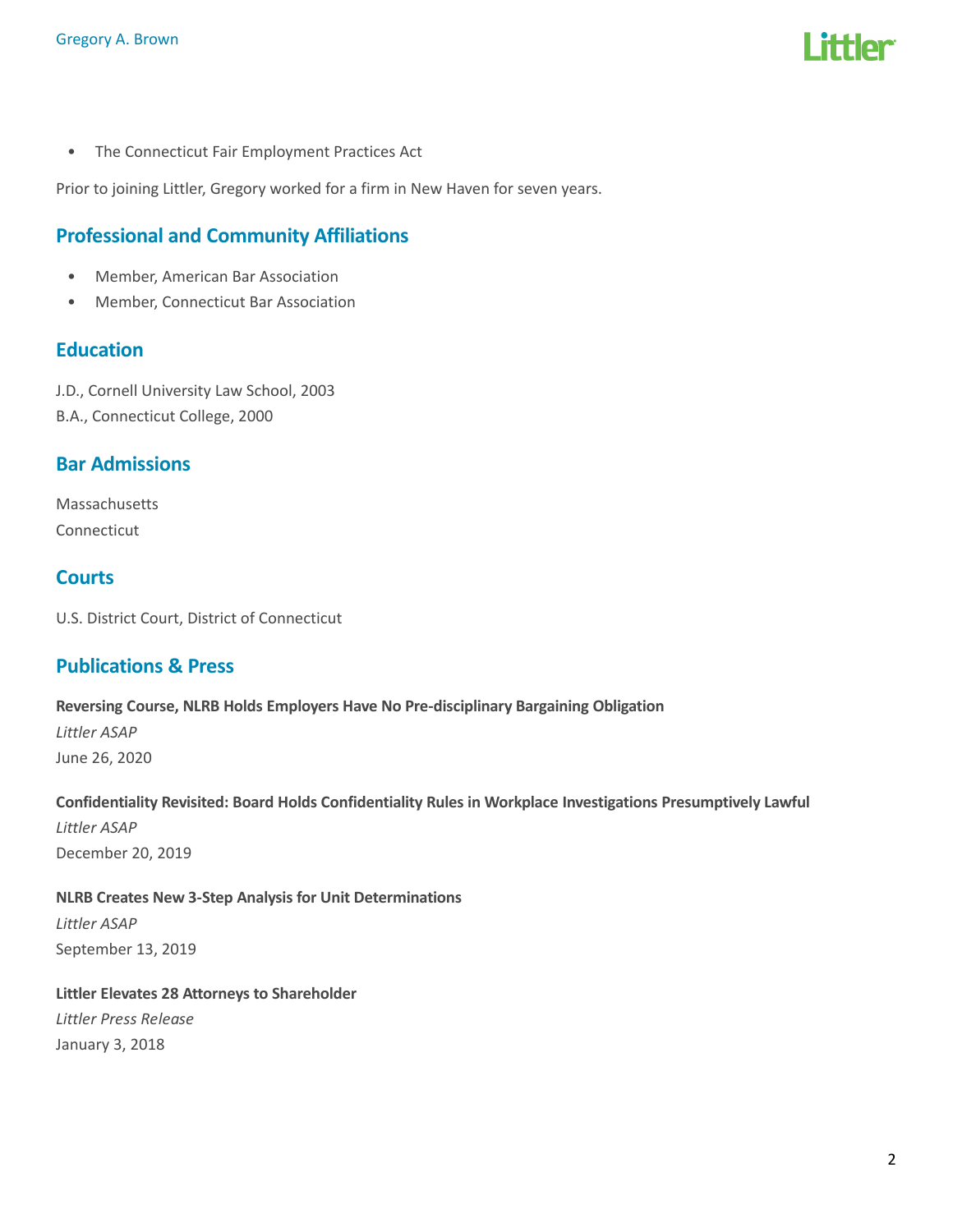#### What's Appropriate: The NLRB Overturns Specialty Healthcare

Littler Insight December 19, 2017

### What Can You Say? D.C. Circuit Speaks on Employee Confidentiality

Littler Insight April 3, 2017

## NLRB Issues Numerous Decisions Against Employers as Hirozawa's Term Expires

Littler Insight October 24, 2016

# D.C. Circuit Rejects NLRB's Award of Attorneys' Fees and Expenses in Unfair Labor Practice Cases Littler ASAP June 3, 2016

## The Transformation of the Workplace Through Robotics, Artificial Intelligence, and Automation

Littler Report August 4, 2016

# California Issues Draft of Proposed Regulations Implementing Hospital Violence Standards Littler ASAP March 2, 2015

# Recent Board Cases Reach Different Results in Review of Employer Work Rules Littler ASAP April 10, 2014

# Healthcare Unions Turning to Ballot initiatives to Achieve Labor Goals Littler ASAP February 28, 2014

# Eighth Circuit Holds Decertification of Nurses' Union Does Not Limit Arbitrator's Authority to Reinstate Terminated Employee Littler ASAP July 5, 2013

# Eighth Circuit Holds Decertification of Nurses' Union Does Not Limit Arbitrator's Authority to Reinstate Terminated Employee Littler ASAP July 5, 2013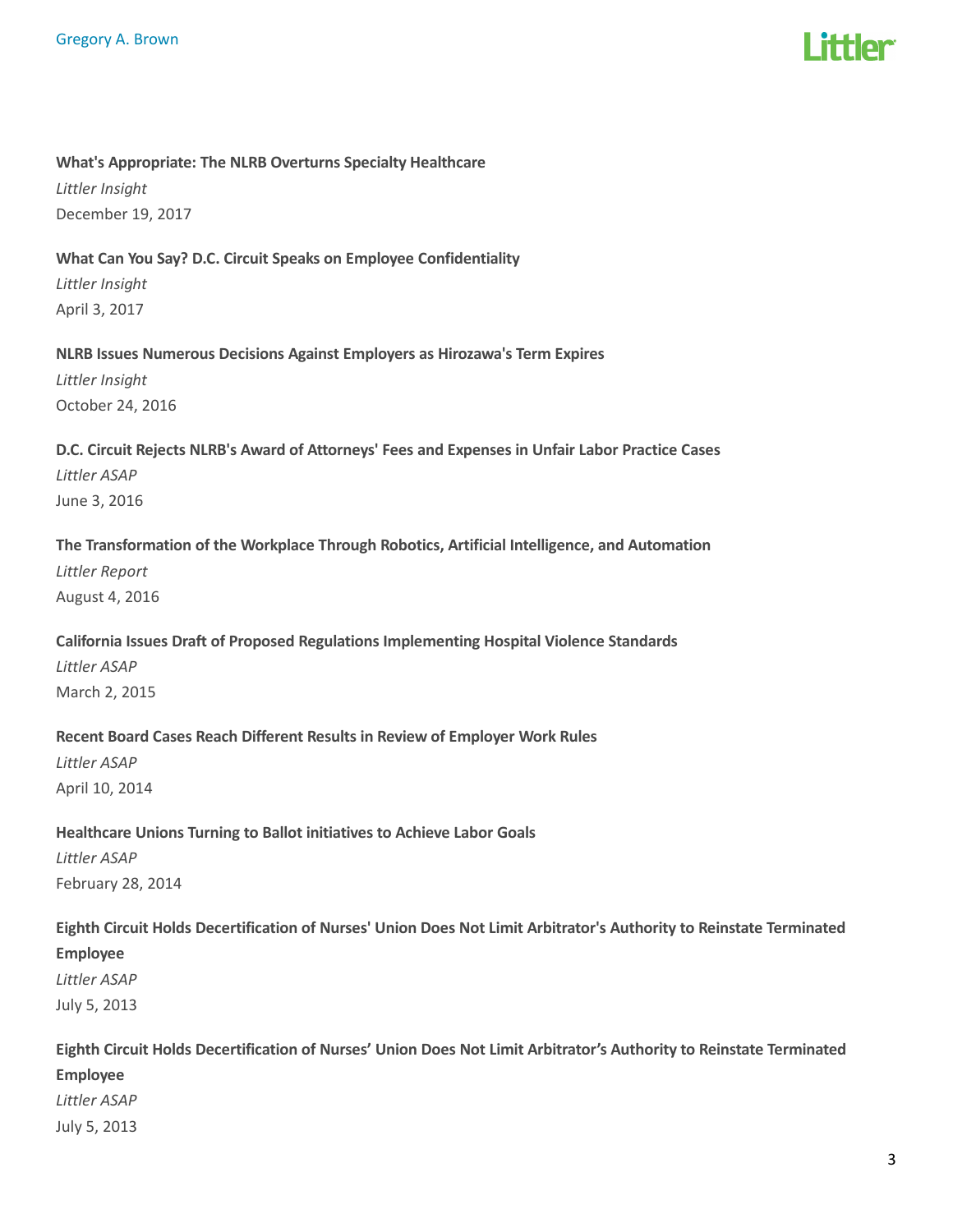

# No Changing of the Guard: NLRB Continues to Uphold Policies Barring Union Use of Employer Email Systems Littler ASAP

July 2, 2013

## Vermont Allows Independent Home Health Workers to Unionize

Littler ASAP June 19, 2013

## D.C. Circuit Invalidates NLRB's Posting Rule Littler ASAP

May 8, 2013

# Hot Wage and Hour Issues for Home Healthcare Employers Littler Report March 19, 2013

## Take Two of These: Court Upholds Combined Hospital Bargaining Units under the NLRB's Health Care Rule

Littler ASAP December 4, 2012

## EEOC Files Suit Against Hospital for Reviewing Applicant's Hospital Records

Littler ASAP October 3, 2012

## Mum's Not Necessarily the Word: NLRB Complicates Employers' Internal Investigations

Littler Insight August 14, 2012

# Opting Out: Supreme Court Holds Public Sector Unions Cannot Force Non-Members to Pay Agency Fees Subsidizing Political Speech Littler Insight

June 26, 2012

## Supreme Court: Non-Members May Opt-out of Union Agency Fees That Subsidize Political Speech

Littler ASAP June 25, 2012

## The Curious Case of Pharma Sales Reps and The FLSA Law360.com

September 15, 2010